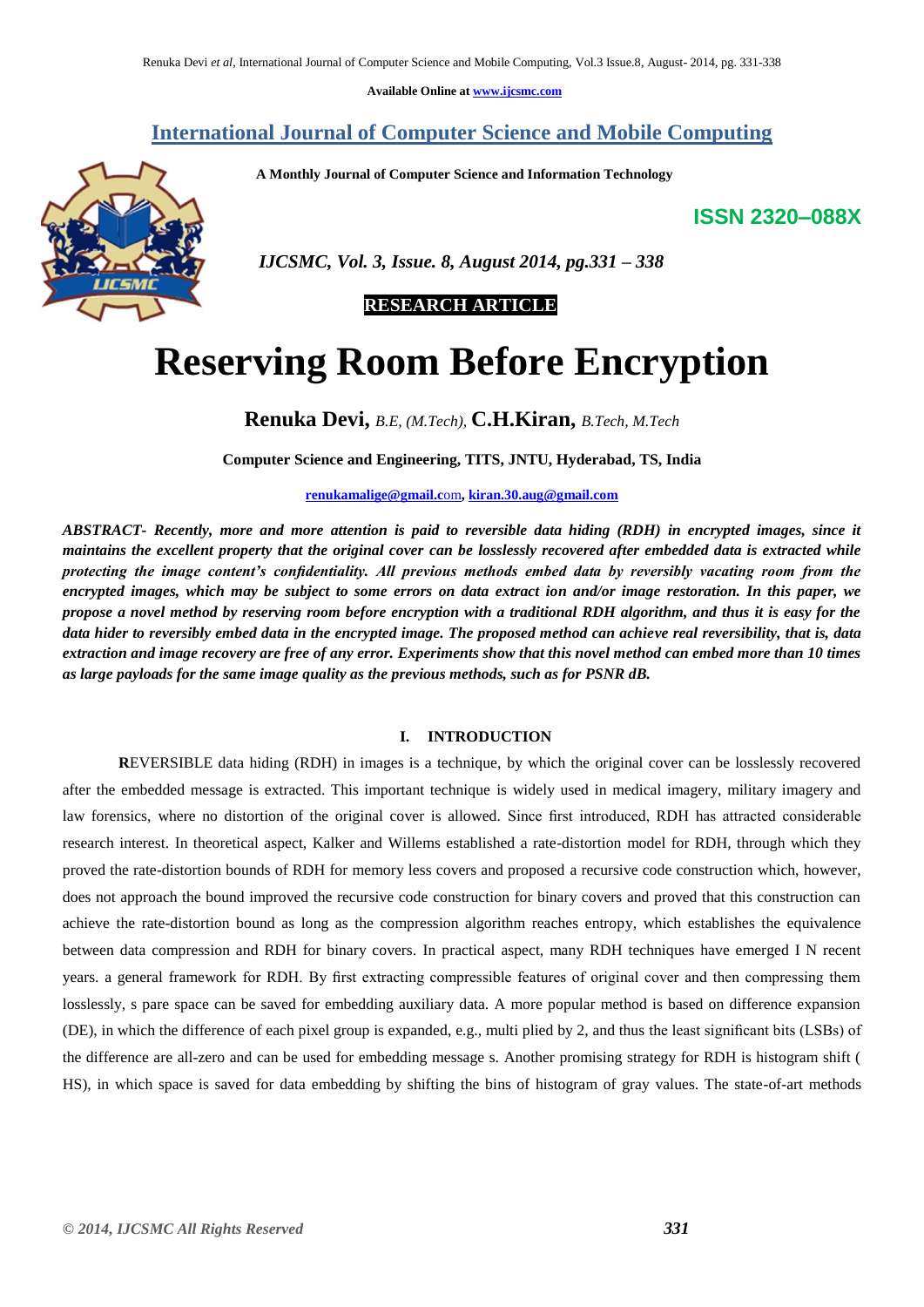usually combined DE or HS to residuals of the Image, e.g., the predicted errors, to achieve better performance. With regard to providing confidentiality for images, encryption is an effective and popular means as it converts the original and meaningful con tent to incomprehensible one. Although few RDH techniques I n encrypted images have been published yet, there are some promising applications if RDH can be applied to encrypt images advocated a reputation-based trust-management scheme enhanced with data coloring (a w ay of embedding data into covers) and software watermarking, in which data encryption and coloring offer possibilities for upholding the content owner's privacy and data integrity. Obviously, the cloud service provider has no right to introduce permanent distortion during data coloring into encrypted data. Thus , a reversible data coloring technique based on encrypted data is preferred. Suppose a medical image database is stored I n a data center, and a server in the data center can embed notations into an encrypted version of a medical image through a RDH technique. With the notations, the server can manage the image or verify its integrity without having the knowledge of the original content, and thus the patient's privacy is protected. On the other hand, a doctor, having the cryptographic key, can decrypt and restore the image in a reversible manner for the purpose of further diagnosing. Some attempts on RDH in encrypted images have been made. In [16], Z hang divided the encrypted image into several blocks. By flipping 3 LSBs of the half of pixels in each block, room can be vacated for the embedded bit. The data extraction and image recovery proceed by finding which part has been flipped in one b lock. This process can be realized with the help of spatial corre lation in decrypted image. Hong *et al.* [17] ameliorated Zhang 's method at the decoder side by further exploiting the Spat ial correlation using a different estimation equation and side mat ch technique to achieve much lower error rate. These two methods mentioned above rely on spatial correlation of original image to extract data. That is, the encrypted image should be decrypted first before data extraction. To separate the data extraction from image decryption, Zhang [18] emptied out space for data embedding following the idea of compressing encrypted images [14], [15]. Compression of encrypted data can be formulated as source coding with side information at the decoder [14], in which the typical method is to generate the compressed data in lossless manner by exploiting the syndromes of parity-check matrix of channel codes. The method in [18] compressed the encrypted LSBs to vacate room for additional data by finding syndromes of a parity-check matrix, and the side information used at the receiver side is also the spatial correlation of decrypted images. All the three methods try to vacate room from the encrypted images directly. However, since the entropy of encrypted images has been maximized, these techniques can only achieve small payloads [16], [17] or generate marked image with poor quality for large payload [18] and all of them are subject to some error rates on data extraction and/or image restoration. Although the methods in [16], [17] can eliminate errors by error correcting codes, the pure payloads will be further consumed. In the present paper, we propose a novel method for RDH in encrypted images, for which we do not "vacate room after encryption" as done in [16]– [18], but "reserve room before encryption". In the proposed method, we first empty out room by embedding LSBs of some pixels into other pixels with a traditional RDH method and then encrypt the image, so the positions of these LSBs in the encrypted image can be used to embed data.

## **II. LITERATURE SURVEY**

Literature [survey](http://www.blurtit.com/q876299.html) is the most important step in software development process. Before developing the tool it is necessary to determine the time factor, economy n company strength. Once these things r satisfied, ten next steps is to determine which operating system and language can be used for developing the tool. Once the [programmers](http://www.blurtit.com/q876299.html) start building the tool the programmers need lot of external support. This support can be obtained from senior programmers, from [book](http://www.blurtit.com/q876299.html) or from websites. Before building the system the above consideration r taken into account for developing the proposed system.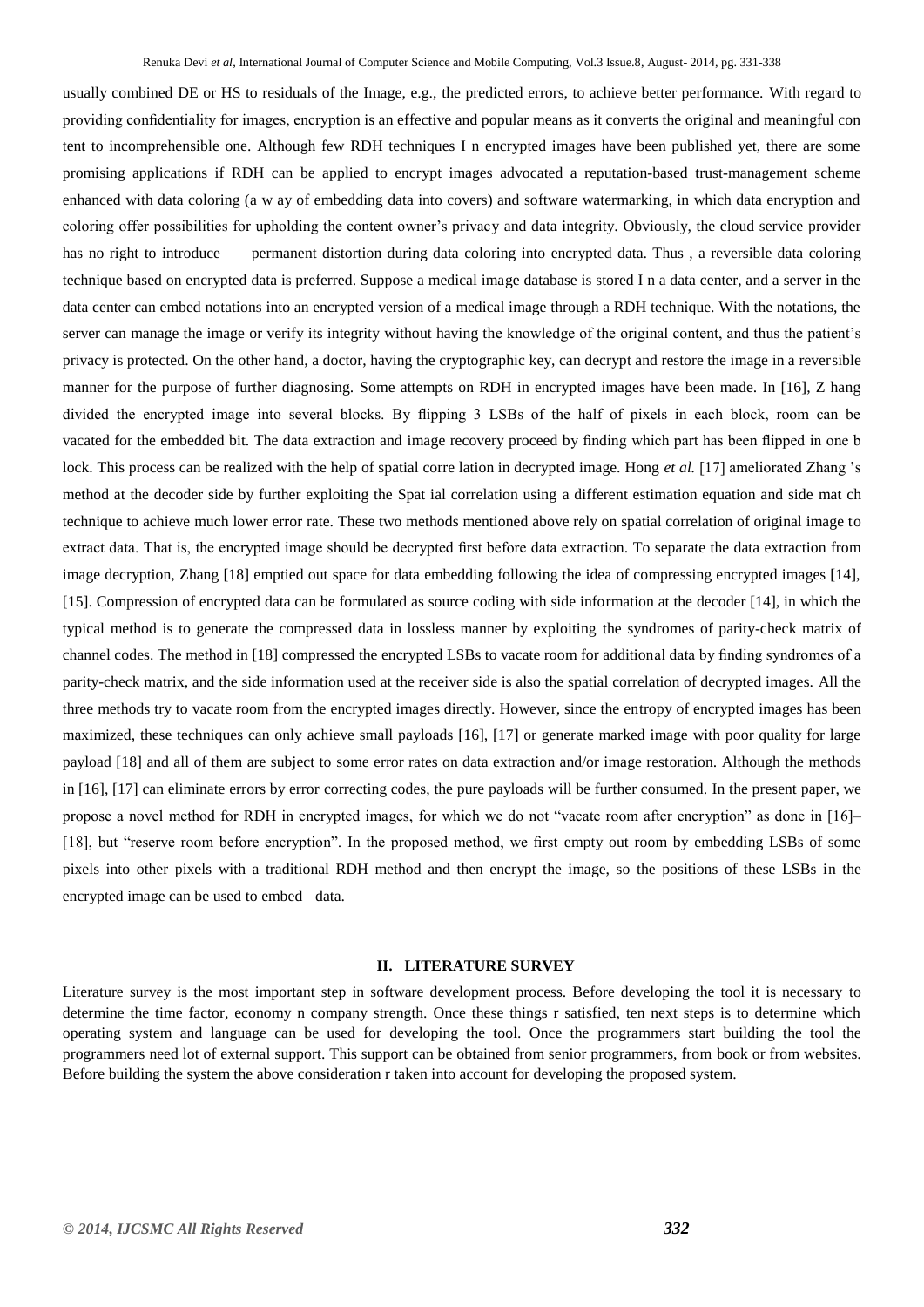## We have to analysis the **Wireless Communication**:

## **Wireless Communication**

Wireless [telecommunications,](http://en.wikipedia.org/wiki/Telecommunication) is the transfer of information between two or more points that are physically not connected. Distances can be short, as a few meters as in television remote control; or long ranging from thousands to millions of kilometers for deep-space radio communications. It encompasses various types of fixed, mobile, and portable [two-way](http://en.wikipedia.org/wiki/Two-way_radio)  [radios,](http://en.wikipedia.org/wiki/Two-way_radio) [cellular telephones,](http://en.wikipedia.org/wiki/Mobile_phone) [personal digital assistants](http://en.wikipedia.org/wiki/Personal_digital_assistant) (PDAs), and [wireless networking.](http://en.wikipedia.org/wiki/Wireless_network)

Other examples of *wireless technology* include [GPS](http://en.wikipedia.org/wiki/Global_Positioning_System) units, [garage door openers and or garage doors,](http://en.wikipedia.org/wiki/Garage_door_opener) wireless [computer](http://en.wikipedia.org/wiki/Mouse_(computing))  [mice,](http://en.wikipedia.org/wiki/Mouse_(computing)) [keyboards](http://en.wikipedia.org/wiki/Keyboard_(computing)) and [headsets,](http://en.wikipedia.org/wiki/Headset_(telephone/computer)) [satellite television](http://en.wikipedia.org/wiki/Satellite_television) and cordless [telephones.](http://en.wikipedia.org/wiki/Telephone)

[Wireless networking](http://en.wikipedia.org/wiki/Wireless_networking) (i.e. the various types of unlicensed 2.4 GHz WiFi devices) is used to meet many needs. Perhaps the most common use is to connect laptop users who travel from location to location. Another common use is for mobile networks that connect via satellite. A wireless transmission method is a logical choice to network a LAN segment that must frequently change locations. The following situations justify the use of wireless technology:

- To span a distance beyond the capabilities of typical cabling,
- To provide a backup communications link in case of normal network failure,
- To link portable or temporary workstations,
- To overcome situations where normal cabling is difficult or financially impractical, or
- To remotely connect mobile users or networks.

#### **Benefits of Wireless Communication:**

Wireless LANs offer the following productivity, convenience, and cost advantages over wired networks:

- Mobility: Wireless LAN systems can provide LAN users with access to real-time information anywhere in their organization. This mobility supports productivity and service opportunities not possible with wired networks. There are now thousands of universities, hotels and public places with public wireless connection. These free you from having to be at home or at work to access the Internet.
- Installation Speed and Simplicity: Installing a wireless LAN system can be fast and easy and can eliminate the need to pull cable through walls and ceilings.
- Reduced Cost-of-Ownership: While the initial investment required for wireless LAN hardware can be higher than the cost of wired LAN hardware, overall installation expenses and life-cycle costs can be significantly lower. Long-term cost benefits are greatest in dynamic environments requiring frequent moves and changes.

Scalability: Wireless LAN systems can be configured in a variety of topologies to meet the needs of specific applications and installations. Configurations are easily changed and range from peer-to-peer networks suitable for a small number of users to full infrastructure networks of thousands of users that enable roaming over a broad area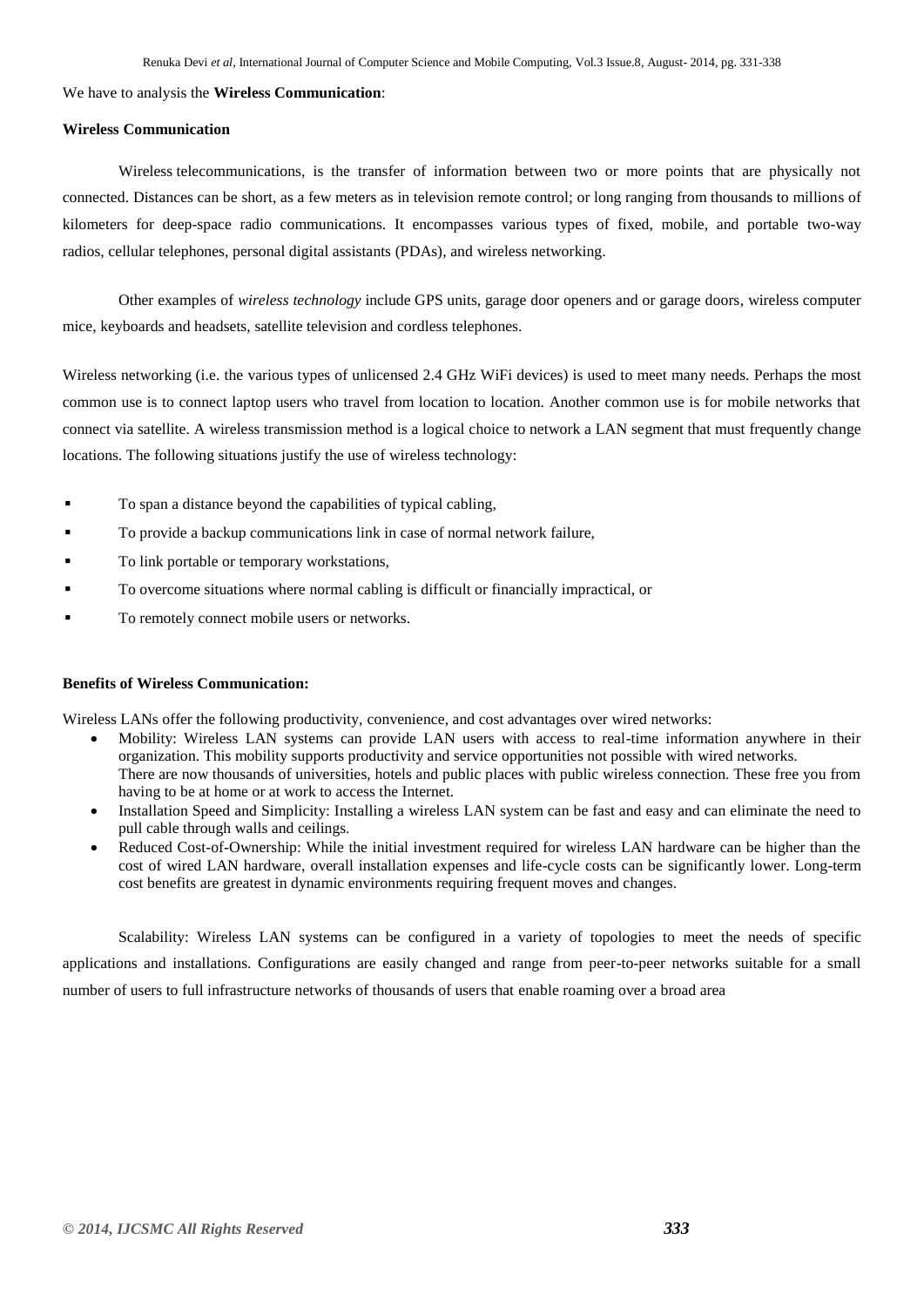## **III. EXISTING SYSTEM**

In this Existing System, since losslessly vacating room from the encrypted images is relatively difficult and sometimes inefficient, why are we still so obsessed to find novel RDH techniques working directly for Encrypted Images? The method in compressed the encrypted LSBs to vacate room for additional data by finding syndromes of a parity-check matrix, and the side information used at the receiver side is also the spatial correlation of decrypted images. All the three methods try to vacate room from the encrypted images directly. However, since the entropy of encrypted images has been maximized, these techniques can only achieve small payloads generate marked image with poor quality for large payload and all of them are subject to some error rates on data extraction and/or image restoration.

## **Disadvantage**

- X. Low error rate
- X. Data extraction and image restoration problem

## **IV. OBJECTIVES**

1. In this paper, we study Real reversibility is realized, that is, data extraction and image recovery are free of any error.

For given embedding rates, the PSNRs of decrypted image containing the embedded data are significantly improved; and for the acceptable PSNR, the range of embedding rates is greatly enlarge.

- 2. Encrypted Image Generation
	- a) IMAGE PARTITION
	- b) SELF REVERSIBLE EMBEDDING
	- 3. Data Hiding In Encrypted Image
	- 4. Data Extraction and Image Recovery
	- 5. Data Extraction and Image Restoration
- The common goal of these works is to enable the handshake between two encountered users if both users satisfy each other's requirement while eliminating the unnecessary information disclosure if they are not.
- We analyze the communication overhead and the anonymity strength of the protocols

## **V. PROPOSED SYSTEM**

In proposed method can achieve real reversibility, that is, data extraction and image recovery are free of any error. If we reverse the order of encryption and vacating room, i.e., reserving room prior to image encryption at content owner side, the RDH tasks in encrypted images would be more natural and much easier which leads us to the novel framework, "reserving room before encryption (RRBE)"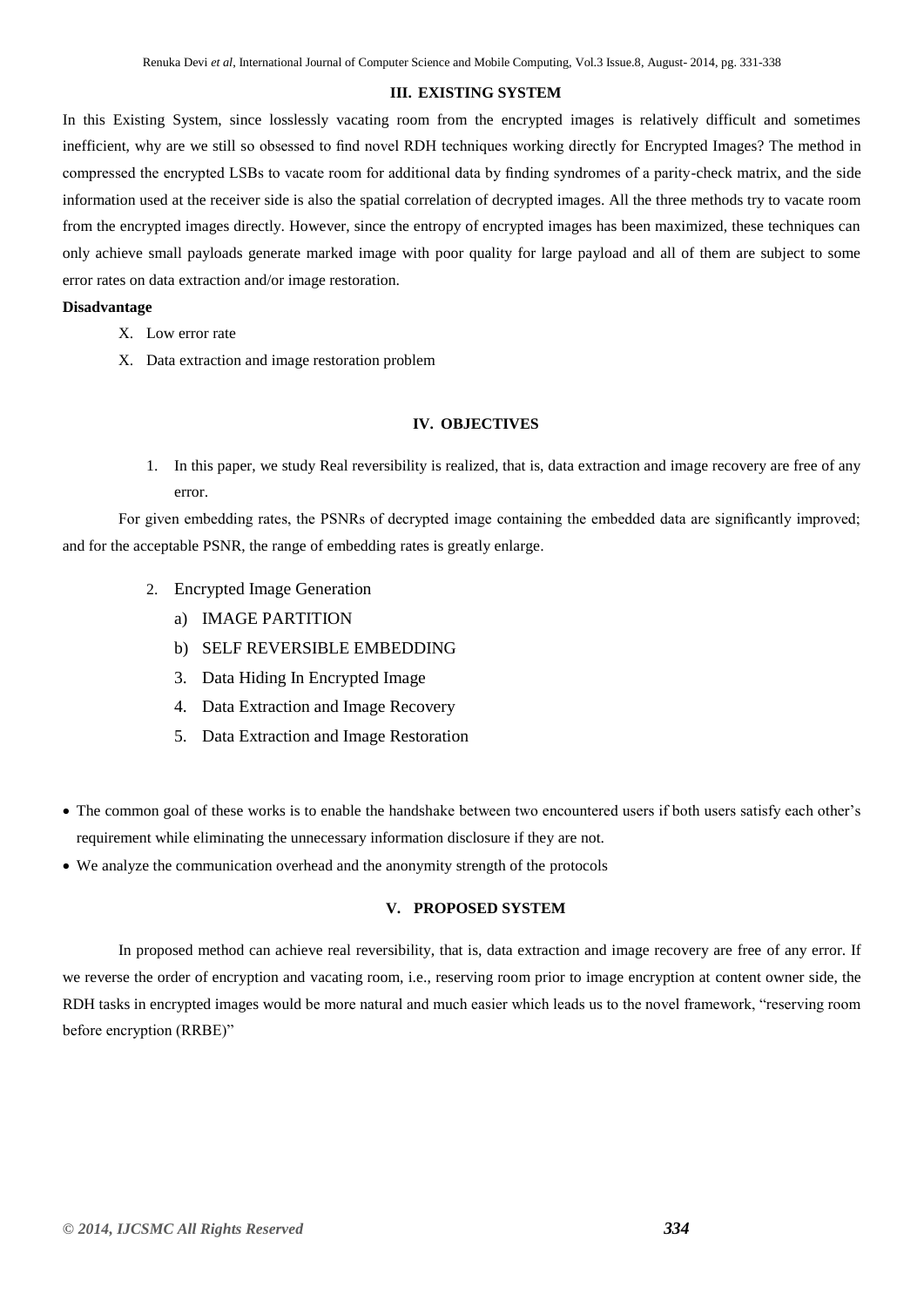## **Advantage**

Not only does the proposed method separate data extraction from image decryption but also achieves excellent performance in two different prospects:

 $\checkmark$  Real reversibility is realized, that is, data extraction and image recovery are free of any error.

For given embedding rates, the PSNRs of decrypted image containing the embedded data are significantly improved; and for the acceptable PSNR, the range of embedding rates is greatly enlarged

## **VI. SYSTEM ANALYSIS**

## **6.1 Feasibility study**

Feasibility Study is a high level capsule version of the entire process intended to answer a number of questions like: What is the problem? Is there any feasible solution to the given problem? Is the problem even worth solving? Feasibility study is conducted once the problem clearly understood. Feasibility study is necessary to determine that the proposed system is Feasible by considering the technical, Operational, and Economical factors. By having a detailed feasibility study the management will have a clear-cut view of the proposed system.

The following feasibilities are considered for the project in order to ensure that the project is variable and it does not have any major obstructions. Feasibility study encompasses the following things:

- $\triangleright$  Technical Feasibility
- $\triangleright$  Economical Feasibility
- Operational Feasibility

In this phase, we study the feasibility of all proposed systems, and pick the best feasible solution for the problem. The feasibility is studied based on three main factors as follows.

## **6.1.1 Technical feasibility study**

In this step, we verify whether the proposed systems are technically feasible or not. i.e., all the technologies required to develop the system are available readily or not.

Technical Feasibility determines whether the organization has the technology and skills necessary to carryout the project and how this should be obtained. The system can be feasible because of the following grounds.

- $\triangleright$  All necessary technology exists to develop the system.
- $\triangleright$  This system is too flexible and it can be expanded further.
- $\triangleright$  This system can give guarantees of accuracy, ease of use, reliability and the data security.
- $\triangleright$  This system can give instant response to inquire.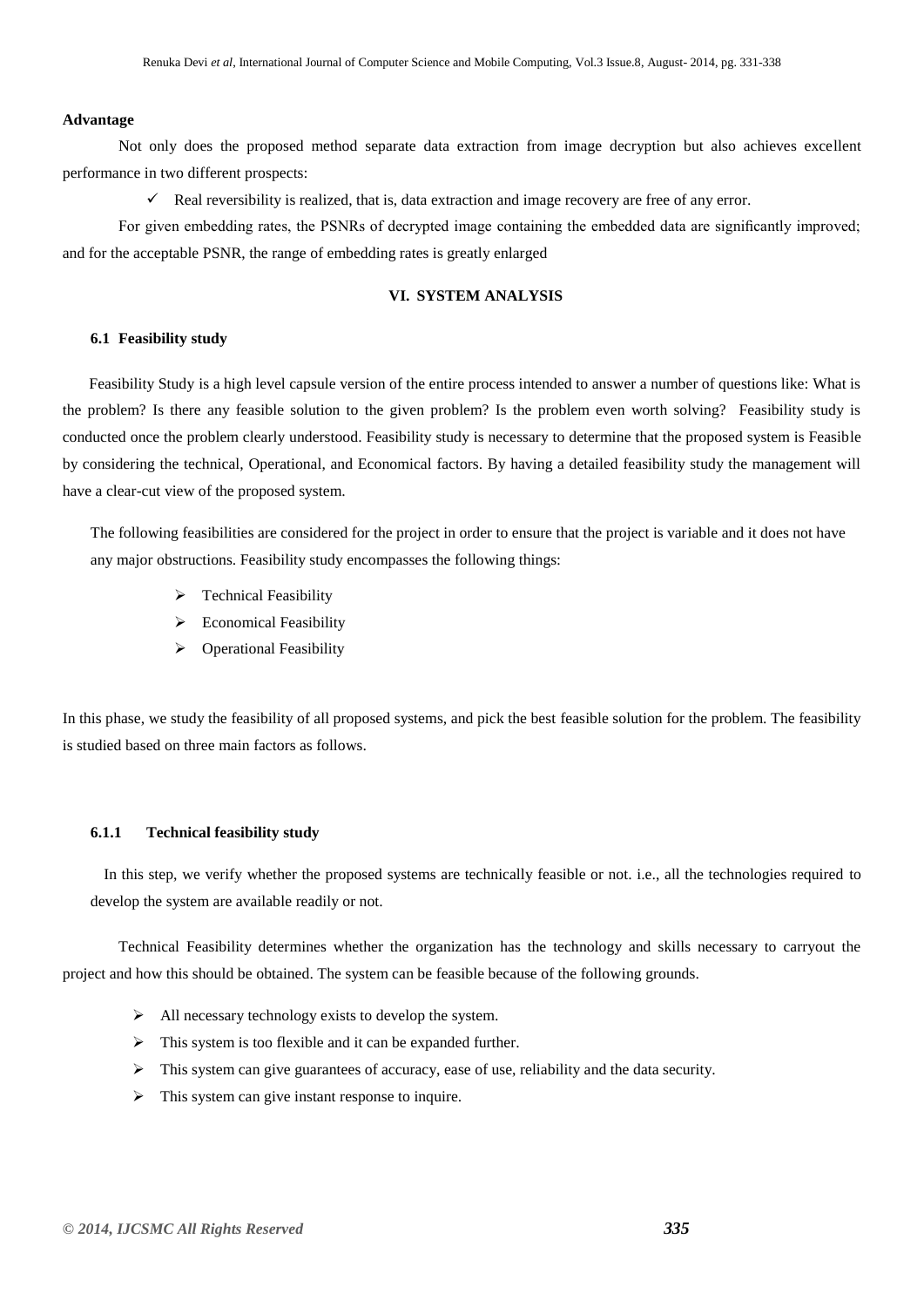Renuka Devi *et al*, International Journal of Computer Science and Mobile Computing, Vol.3 Issue.8, August- 2014, pg. 331-338

 $\triangleright$  Our project is technically feasible because, all the technology needed for our project is readily available.

| <b>Front End</b> |   | ASP. Net with C#      |
|------------------|---|-----------------------|
| <b>Back End</b>  |   | MS SOL Server 2008    |
| Web-Server       | ٠ | $\overline{1}$ IS 5.0 |
| Host             | ٠ | Windows-XP            |

## **6.1.2 Economical feasibility study**

In this step, we verify which proposal is more economical. We compare the financial benefits of the new system with the investment. The new system is economically feasible only when the financial benefits are more than the investments and expenditure. Economical Feasibility determines whether the project goal can be within the resource limits allocated to it or not. It must determine whether it is worthwhile to process with the entire project or whether the benefits obtained from the new system are not worth the costs. Financial benefits must be equal or exceed the costs. In this issue, we should consider:

- $\triangleright$  The cost to conduct a full system investigation.
- $\triangleright$  The cost of h/w and s/w for the class of application being considered.
- $\triangleright$  The development tool.
- $\triangleright$  The cost of maintenance etc.,

Our project is economically feasible because the cost of development is very minimal when compared to financial benefits of the application.

## **6.1.3 Operational feasibility study**

In this step, we verify different operational factors of the proposed systems like man-power, time etc., whichever solution uses less operational resources, is the best operationally feasible solution. The solution should also be operationally possible to implement. Operational Feasibility determines if the proposed system satisfied user objectives could be fitted into the current system operation. The present system Enterprise Resource Information System can be justified as Operationally Feasible based on the following grounds.

- $\triangleright$  The methods of processing and presentation are completely accepted by the clients since they can meet all user requirements.
- $\triangleright$  The clients have been involved in the planning and development of the system.
- $\triangleright$  The proposed system will not cause any problem under any circumstances.

Our project is operationally feasible because the time requirements and personnel requirements are satisfied. We are a team of four members and we worked on this project for three working months.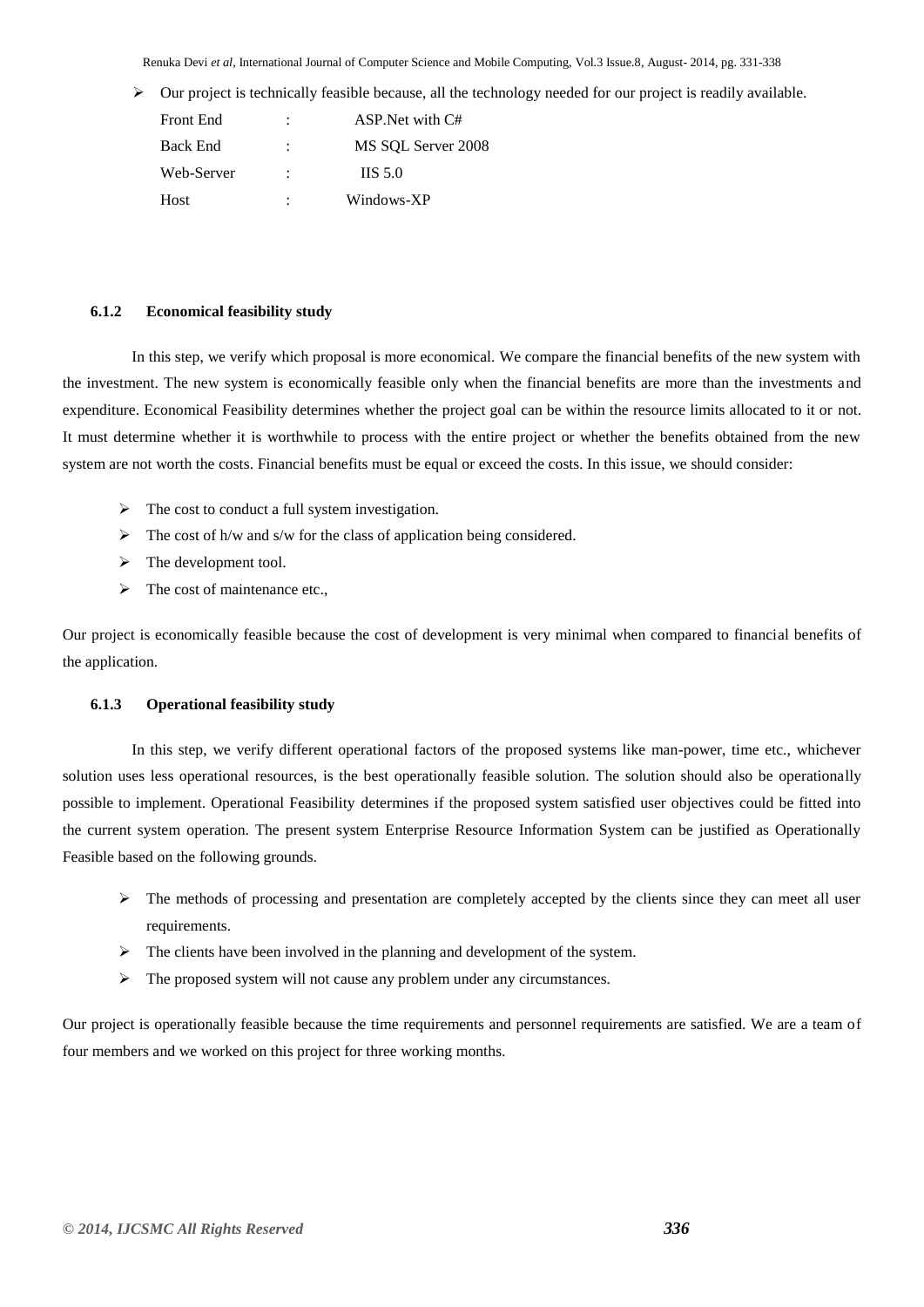## **Project Instructions:**

- $\triangleright$  Based on the solution requirements, conceptualize the Solution Architecture. Depict the various architectural components, show interactions and connectedness and show internal and external elements. Discuss suitability of typical architectural types like Pipes, Filters, Event Handlers, and Layers etc.
- $\triangleright$  Identify the significant class entities and carry out class modelling.
- $\triangleright$  Carry out Detailed design of Classes. Database objects and other solution components.
- $\triangleright$  Distribute work specifications and carry out coding and testing.

## **VII. Data Flow Diagram (DFD's)**

The DFD is also called as bubble chart. It is a simple graphical formalism that can be used to represent a system in terms of the input data to the system, various processing carried out on these data, and the output data is generated by the system.





Reversible data hiding in encrypted images is a new topic drawing attention because of the privacy-preserving requirements from cloud data management. Previous methods implement RDH in encrypted images by vacating room after encryption, as opposed to which we proposed by reserving room before encryption. Thus the data hider can benefit from the extra space emptied out in previous stage to make data hiding process effortless. The proposed method can take advantage of all traditional RDH techniques for plain images and achieve excellent performance without loss of perfect secrecy. Furthermore, this novel method can achieve real reversibility, separate data extraction and greatly improvement on the quality of marked decrypted images.